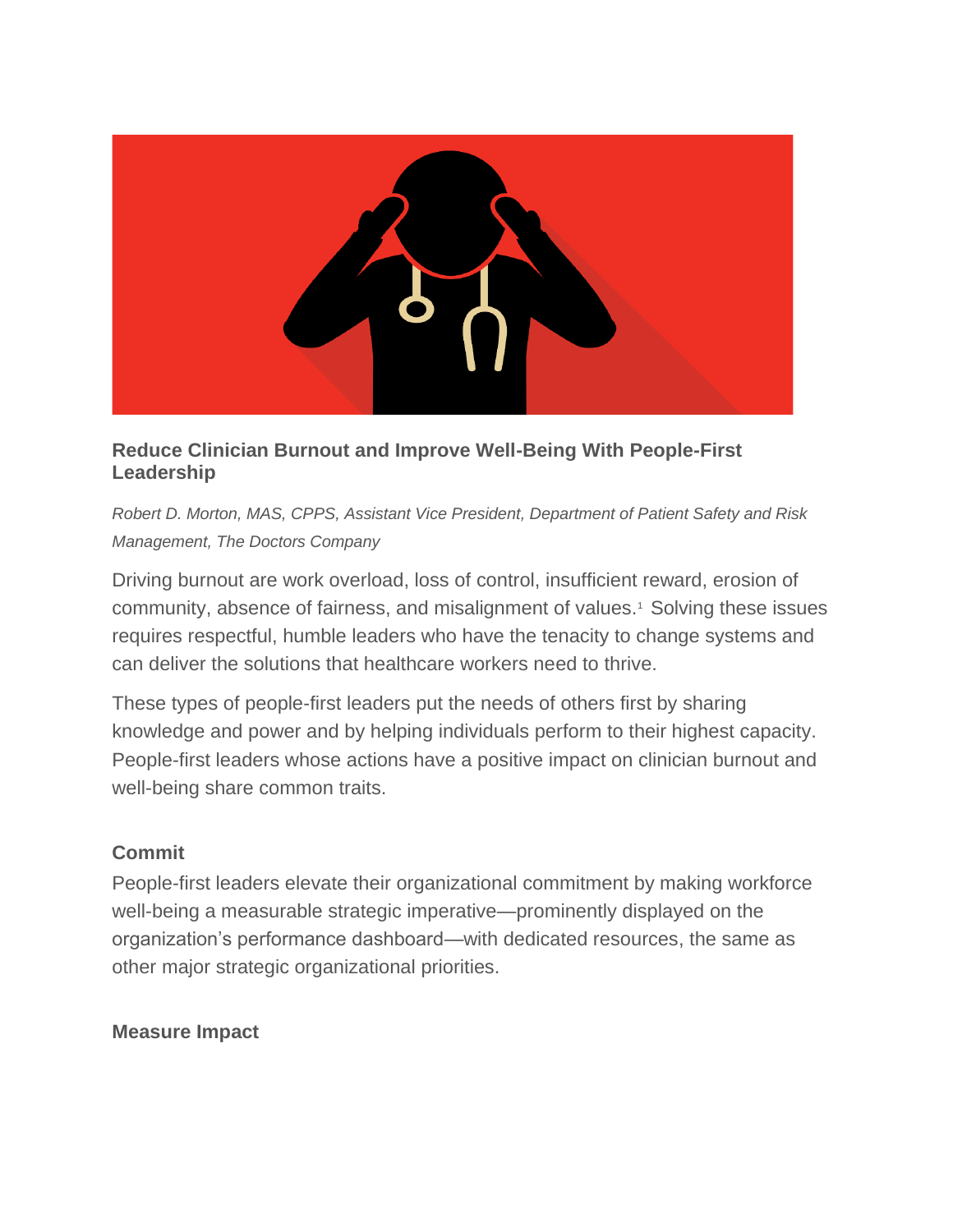People-first leaders assess their workplace with validated instruments that measure burnout, well-being, and the organizational costs of burnout in physicians, nurses, and other clinicians.

### **Build Leadership Skills**

Skilled leaders committed to healthcare worker well-being are needed at all levels. People-first leaders acknowledge this and take steps to strengthen and develop their own and others' leadership skills and behaviors and invest in building highfunctioning teams—expert teams instead of teams of experts.

### **Take a Hard Look**

Next, people-first leaders examine their policies and practices with an eye toward eliminating the drivers of burnout that come from leadership mandates.

## **Fix Inefficiencies**

While shadowing, rounding, and (most importantly) listening deeply, people-first leaders scan for opportunities to enhance workplace efficiency and facilitate improvements for streamlining functions.

# **Cultivate a Culture of Well-being**

Finally, people-first leaders work to cultivate and sustain a culture of respect, community, connection, and support. People-first leaders destigmatize and normalize asking for help.

### **References**

1. Leiter MP, Maslach C. Six areas of worklife: a model of the organizational context of burnout. *J Health Hum Serv Adm*. 1999;21(4):472-89.

#### **Resources**